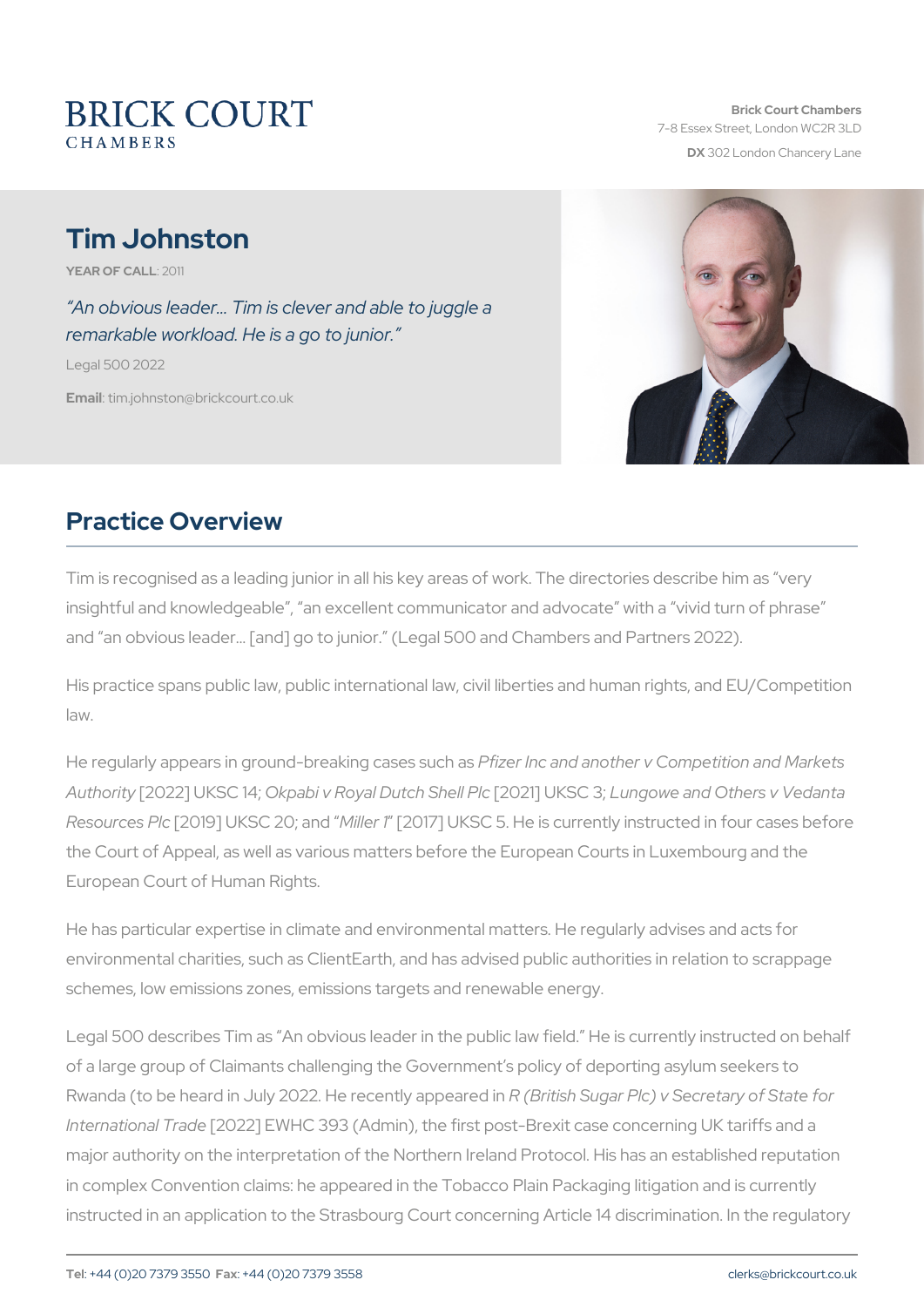field, Tim will appear before the Court of Appeal this term in a case c plying for hire and appeared in Uber London Limited s licence appeals advises the Legal Services Board, Ofsted and other regulators. He als the financial services sphere. He appeared before the High Court on b in London and Capital Finance (against the FSCS) and is instructed in Islands (against CIMA). In the past, Tim appeared in the Miller "Articl Court, Philie er Inc v the Competition and cM a clear has a hauthority coverability of court, and the Competition and cM a clear had uthority of court from public authorities again before the Supreme Court) and acted for before the Independent Inquiry into Child Sex Abuse.

Tim also has considerable public international law experience, acting in a variety of forums. He has been instructed by the International Co Alliance (pro bono) in the Supreme Court on two occasions. He has also before various international bodies and regularly advises on question human rights, international environmental law and trade.

Tim has a busy competition law practice acting both for and against re as aenxcellent communicator awholoapolivood change rful, persuasive advoculmasents down to earth munemeted for Pfizer, successfully challenging the CMA charged an unlawful price for a pharmaceutical product (including on a also acted for Ping up to the Court of Appeal challenging the CMA s d internet sales was an abuse of dominant position. He is now instructed pricing decision at first instance (hydrocortisone). Tim also acts in fo instructed to act for the largest claimant group in the Trucks litigation Smart Card Chips and DRAMs claims (both of which have gone to the Court

In the field of EU law, Legal 500 describes Tim as an out-of-the-box experienced in EU law matters. He is called to the Bar in Ireland (2018) the CJEU. He has appeared alone before the European Court of Justic the UK s reference concerning the Second Tobacco Products Directive the Austrian Government s challenge to the lawfulness of the State aid Point C and in a reference from the Supreme enCnoiund in WC easten Cn-stte 6/C 5t Council e regularly advises and acts for a range of government departr private contractors in the fields of public procurement, subsidy and St before the General Court in the UK Government s challenge to the Cor taxation regime for wholly controlled foreign companies is a breach of

Tim has particular expertise in private international law, and regularly jurisdiction. He has also acted in various heavyweight commercial dis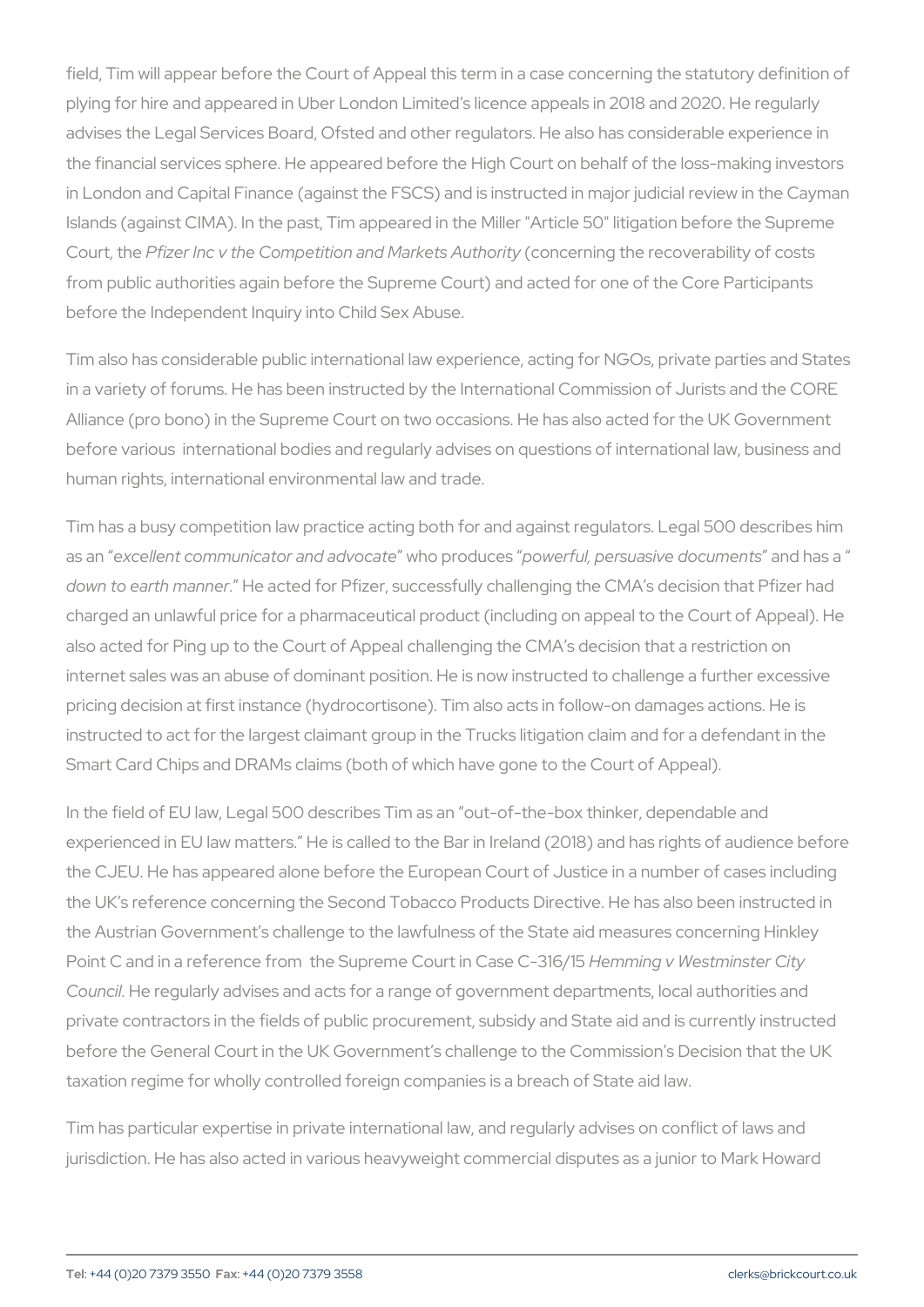QC, Tim Lord QC and Charles Hollander QC.

- " Member of the Attorney General's B Panel of Counsel with Develop Welsh Government s Panel of Counsel and the EHRC s Panel of Co
- " Called to the Bar in Ireland (2018).
- " Trustee of Justice Defenders, a leading charity working in prisons education, healthcare and justice.
- " Tim is a member of ALBA, COMBAR, Procurement Lawyers Associat Association.

# Public Law

Tim carries out a wide range of public and public international la cases that raise complex questions of human rights law. He regularly of both Claimants and Defendants.

He has significant expertise in the law of surveillance (incl information law as well as electoral law.

He is currently instructed to act for one of the Core Participants in the Abuse.

He is a member of the Attorney General's B Panel of Counsel with Welsh Government s Panel of Counsel and the EHRC s Panel Clearance.

His notable instructions include:

Judicial Review/Administrative Law:

- " Donegan and others v Financial ServicesTiOnomispeimssatiuccnte81chnembleis judicial review claim arising out of the collapse of London & C company). He is instructed on behalf of four Claimants to cha compensation to investors that were not specifically advised invested was an ISA.
- " Pfizer Inc and Pfizer Limited v Competiti[o2n0 2a0n]dENWaOr/keCsivA611 h7ori instructed to appear in this appeal concerning the proper application for costs against a public authority on a statutory ap appeal to the Competition Appeal Tribunal).
- " R (British Telecommunications Plc) v[2H0e2r0]M &EjMe/SctAy (sCTTvr)ea1s.unlynsti the Treasury to resist this high profile judicial review, before seeking permission to appeal to the Court of Appeal.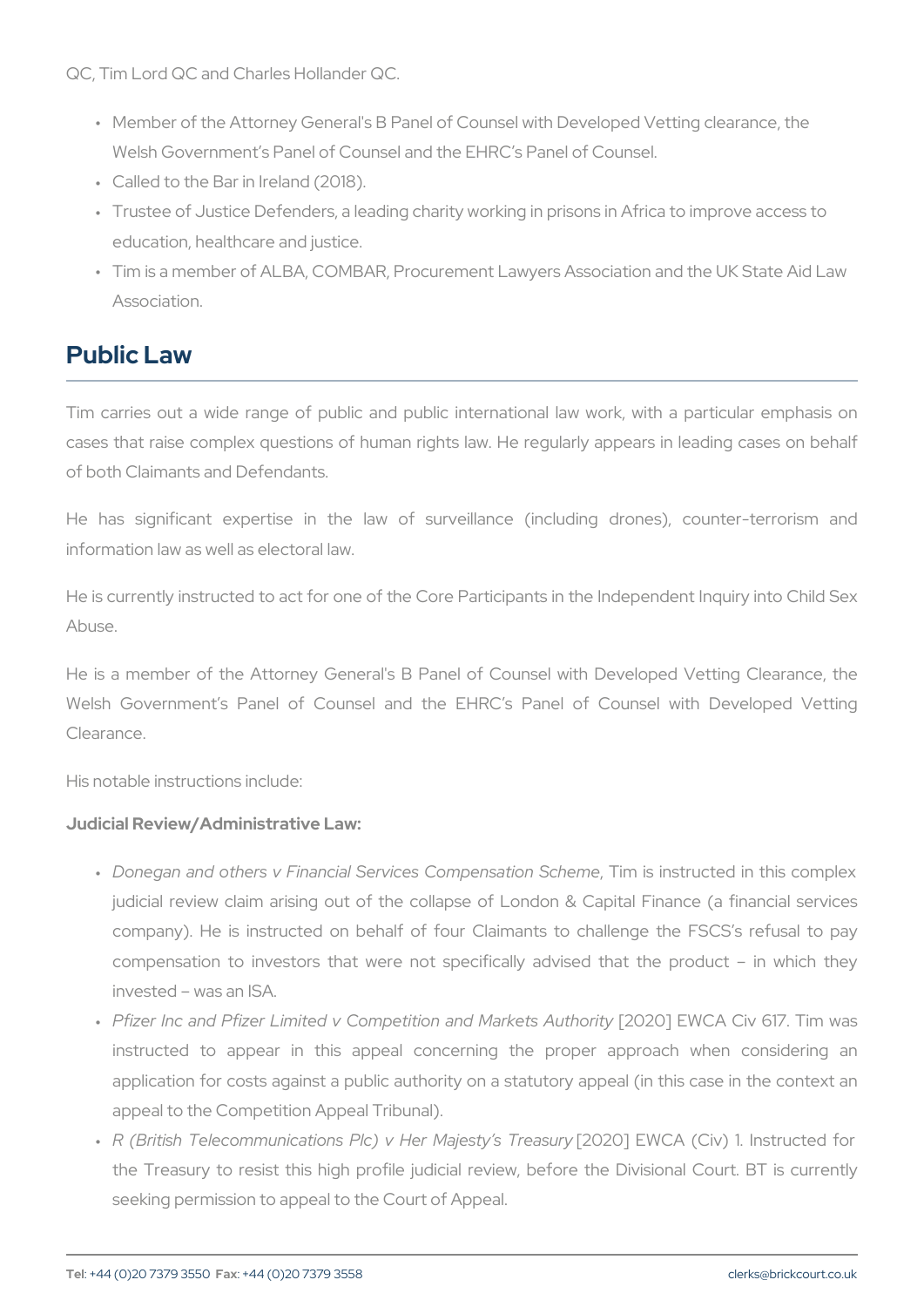- " Uber London Limited v TranspToi**mt fooars Lionrsdouncted** by Transport relation to Uber s licence appeals in both 2020 and 2018. Tim a review claims (before the Divisional Court) concerning an allegat Magistrate  $[2019]$  EWHC 409 (Admin), as a junior to Martin Chamberlain allegation that Uber could not lawfully continue to trade pending Demetriou QC).
- " R (Law Society) v Lo[r2d0 C8h]anEcWeH Gr 2094 (Admin). Tim was instrue the Lord Chancellor before the Divisional Court in this comple: legal aid regime.
- " R (Uber London Limited) v Traħ2sopb8i] EoW OLAonCdiovn 1213. Tim was in for TfL in the High Court and the Court of Appeal, as a junior to raised two broad issues: freedom of establishment in EU law and Equality Act and under the Human Rights Act. The Court of reversed the judgment below.
- " R (Miller) and others v Secretary of State fo[r2 EE 1x71]in LlgK 6hCe 5E.uA oppea before the Divisional Court and the Supreme Court in the "Arti lawfulness of the Government's intention to trigger Article 50 wi junior to Helen Mountfield QC and Gerry Facenna QC).
- " British American Tobacco v Dep[a2r**0**t m @]n EWo C A H eavth 182. Tim appea High Court and Court of Appeal in this leading case conce Packaging' Regulations in the United Kingdom (as a junior to Kely
- " R (on the application of Prudential Plc.) v Spec [22101C3d] mlthKiSsClon(1) appeared before a seven-member panel of the Supreme Cour Kentridge QC and Tom Adam QC in the leading case concerning privilege.

Human Rights:

- " R (Doctors UK) v Secretary ofTiSmtate  $\frac{1}{2}$  afloth Doctor s UK in challenge concerning inadequate provision of PPE during the Co under Article 2 to investigate the resulting deaths.
- " R (Amey Ltd and others) v Secretary of State for Housing,, Cor Tim is instructed by the Claimants in this case which concerns wh to secondary legislation which deprived Amey of its entitlement sector pension scheme unlawfully interfered with the Claimants
- " In May 2019 Tim appeared unled for the LU oKucGaoveSnemo eenttarayt ot fiaSit Defence claim alleging breaches of Articles 3, 5 and 8 and conce British military base in Cyprus.
- " Currently instructed to act for the UK Government in a complex Article 2) rights, before the European Court of Human Rights and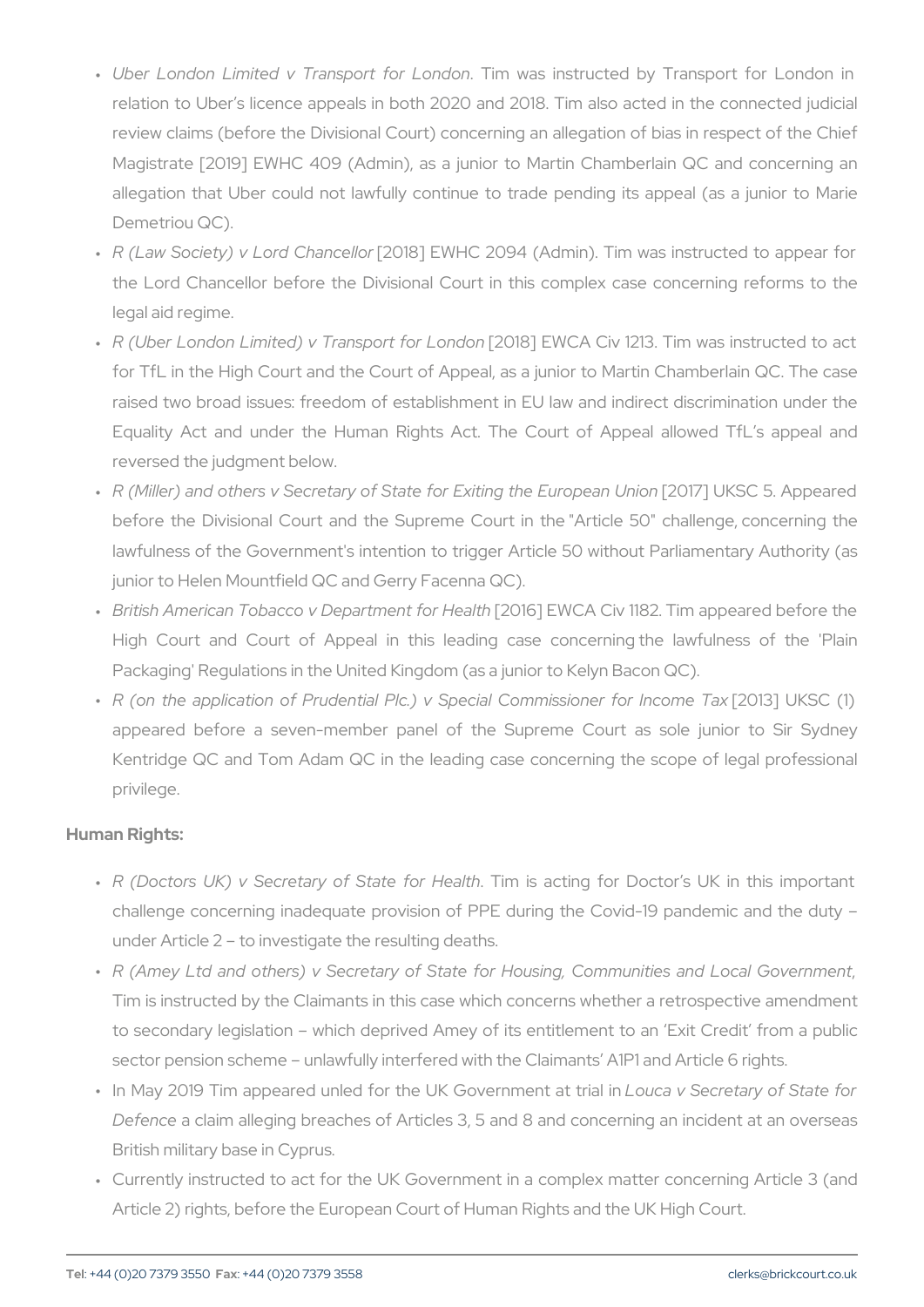" Janet Alder v Kingston Upon Hull CityA Gogumioficæmtdcalaniomnhoeorncernin of Articles 8, 3 and 14 arising out of the treatment of the Claiman

Public International Law:

- " Tim regularly advises the UK Government on its internationa arising out of the EU-UK Withdrawal Agreement, the Northern Agreement on Subsidies and Countervailing Measures.
- " Okpabi and Others v Roya.I Diumtchis Silmssiltrubteld pro bono for t Commission of Jurists and the Corporate Responsibility Coalition claim concerning the liability of Shell for environmental damage an oil spill by one of Shell s subsidiaries in the Niger Delta. Judg
- " Lungowe and Others v Vedan[t2a01PO  $\phi$ soUuKrSS 2.Pollc Tim acted pro International Commission of Jurists and the Corporate Respons claim concerning the liability of a parent company for the human of its overseas subsidiary. Tim s clients intervened in the Suprement about the relevant international and comparative law standards in
- "Instructed to advise a high-profile NGO concerning the rem international law to overseas victims of slavery wishing to bring complicit in their abuse (together with Professor Robert McCorquo
- " Acted in a complaint before the United Nations Committee on the junior to Martin Chamberlain QC).
- " Al Nashiri v Polandnåpp2l8o7s6t1i61n1 advised Ben Emmerson (the UN S the promotion and protection of human rights and fundamer terrorism) in respect of his intervention before the European Co Martin Chamberlain QC).
- " Advised on questions of state immunity in a claim arising out during ethnic violence in NATO-controlled Kosovo (as a junior to M

Electoral law:

- " R (Lutfur Rahman) v Local Govern(nCoen/134E1I3e/c2t0dn5)C dunsttructed to behalf of Mr Rahman before the Divisional Court in this challen Court stripping him of the right to stand as a candidate in forthcom Bowen QC).
- " Gilles and Saunders \alsain MepNesseIntative of all members of the the Claimants ): Tim was instructed to advise (together with Ric this high-profile claim concerning the selection of the Labour elected mayoralty in the London Borough of Newham. The De selection.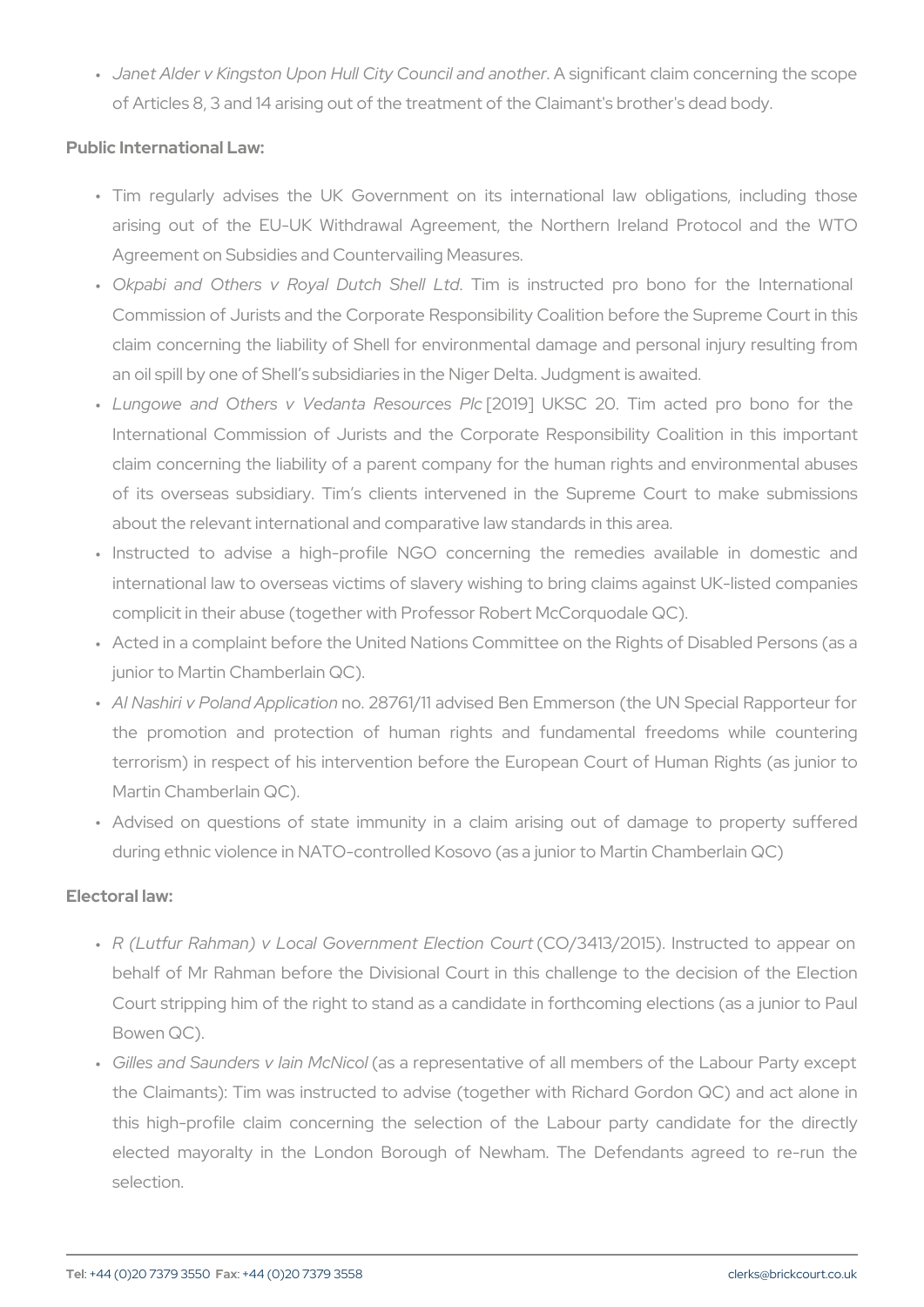Surveillance, Security and Information Law:

- " Tim regularly advises Government departments and agencies co intelligence and information law. He provides regular advice to the
- " Acted as junior counsel to David Anderson QC's Review of Investi Parliament and published in May 2015.
- " Instructed (as a junior to Jemima Stratford QC) by the All Party F advise on the lawfulness of the current statutory framework and concerning the interception and use of communications data.
- "Instructed on behalf of the Information  $P \mathbin{\mathbb C}$  lom Whoisn sgion wer's info $\Omega$  fmit CommissioEnAe/2014/0118 before the First Tier Tribunal.

Public Inquiries:

" Tim is currently instructed to act for one of the Core Participan into Child Sex Abuse.

Discrimination:

- " IWGB v Transport foTrin to insdom structed for TfL to defend this claim to the London congestion charge is unlawful on the grounds grounds of race.
- " R (Uber London Limited) v Traħ2sopb8n] EoWrOLAonCdiovn 1213. Tim was in for TfL in the High Court and the Court of Appeal, as a junior to raised two broad issues: freedom of establishment in EU law and Equality Act and under the Human Rights Act. The Court of reversed the judgment below.
- "Instructed (as a junior to Martin ChamPbaeurIllaeiyn vQGF)irstb[g2t**anolpo**ipole aPrlo EWCA Civ. 543, the leading Court of Appeal authority on the duty an important case concerning the scope of the duty impose reasonable adjustments for wheelchair users.
- " Advised on a judicial review challenge against the limits impos provision of fertility treatment (as junior to Martin Chamberlain Q

#### Sanctions:

Advised on the potential consequences, for the purposes of the sand venture agreement (as a junior to Maya Lester QC).

# Competition

Tim has a thriving EU and competition law practice. He is recogni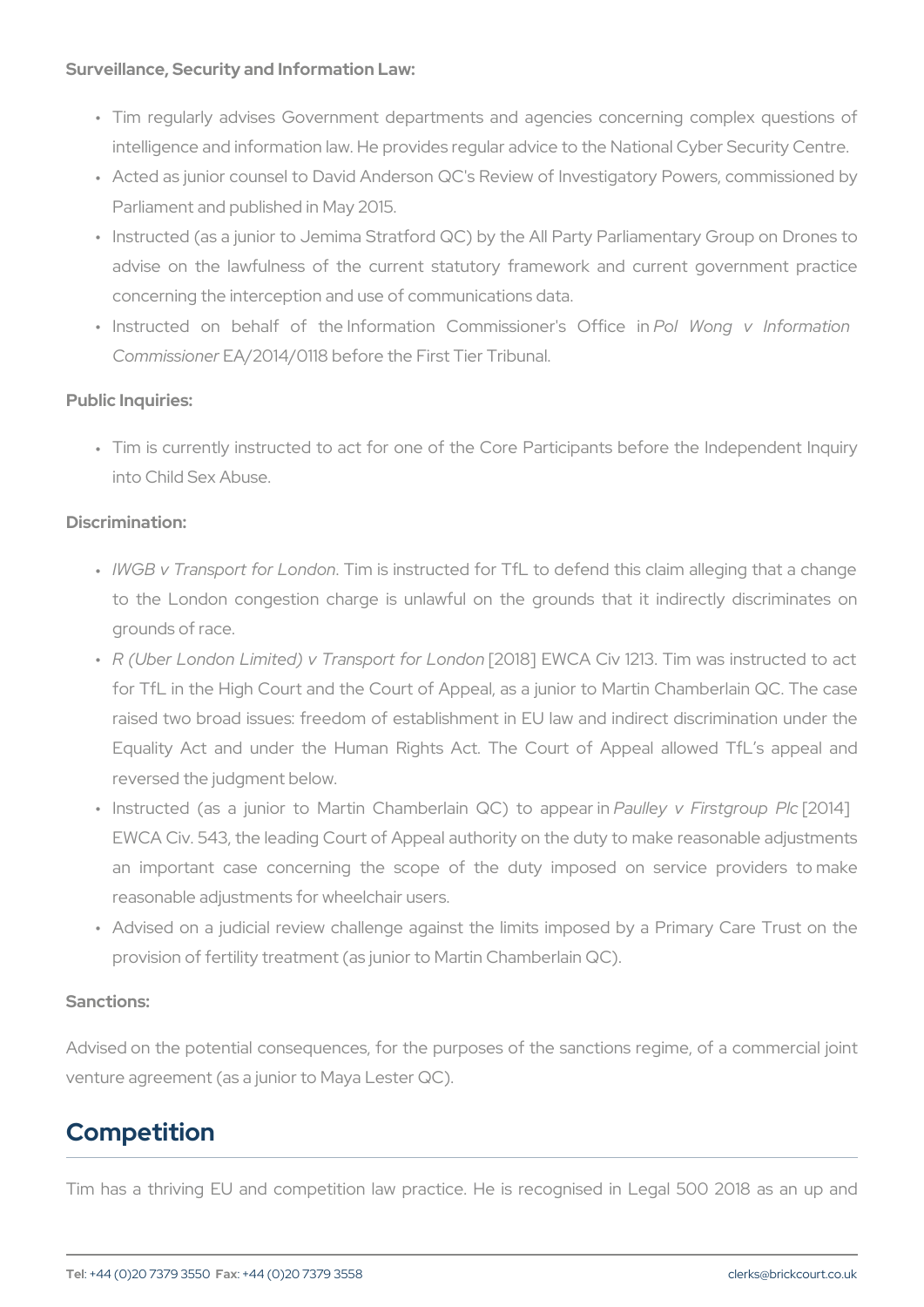coming practitioner who is bright, quick and able to adjust to work in

Legal 500 (2018) describe Tim as "Very responsive, intelligent and for the future. In previous years it has noted that he is a team playe done. He is on a fantastic upward trajectory with his public procureme

Tim is currently instructed in four cases before the European Cou advises alone on complex questions of EU law, freedom of  $\epsilon$ procurement.

Tim has experience in various regulated sectors including telecoms, a

## EU law

His current notable instructions include:

- " Case T-101/18 Austria insCroumotheids stion hact for the United Kingdom before the General Court in this State aid challenge concerning t in Hungary.
- " Instructed to act alone in a challenge by the UK Governmen Commission to claw back EU research funding provided to the Met
- " Case T-101/18 Grange Backup Pionwsteru orteCdomtom iasostiofnor the UK Gov by Gerry Facenna QC, in this challenge to the Commission s deci formal investigation into the lawfulness of the electricity capacity
- " Case T-356/15 Austria ivnsClipuncineidsitoon act on behalf of the UK action concerning the State aid measures provided in suppor Hinkley Point C (as a junior to Aidan Robertson QC).
- " His notable previous instructions include:
- " Case C-316/15 Hemming v WestmiAnpspoerarGidtyboCfoownecithe Court of junior to Philip Kolvin QC (Cornerstone Chambers) in this ref Supreme Court.
- " Case C-547 PIMilRp (Morris Brands SARL and Philip Morris Limite Healt( Claim No CO/2969/2014). Instructed to appear alone before European Union in this reference from the UK High Court.

# Competition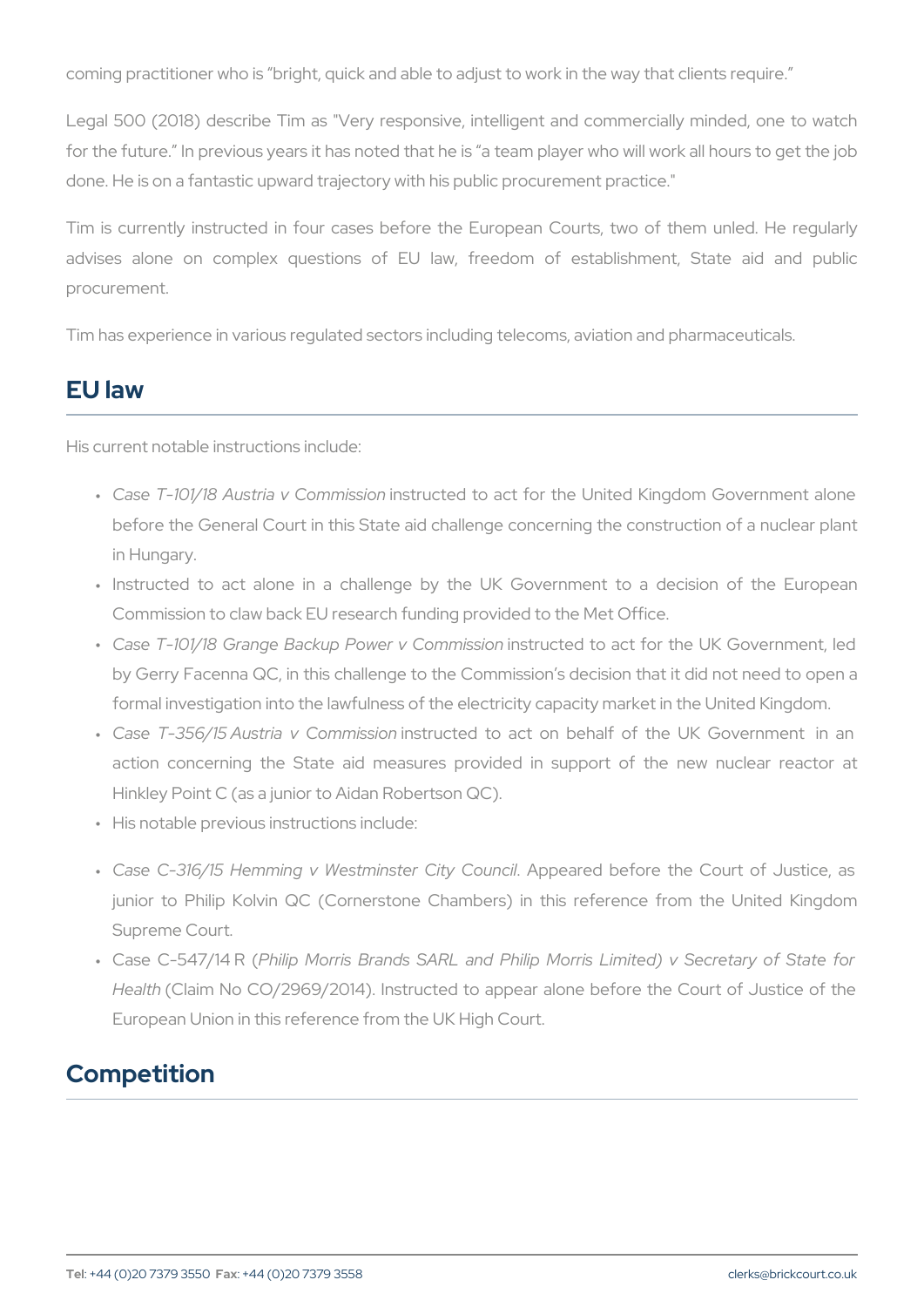His notable instructions include:

- " Granville Technology Group Limited and others v Infi[r2e0c2r0] Teo EWHC 415 (Comm). Tim is instructed by Infineon Technologies arising out of the Smart Card Chips cartel. Infineon successfully heard in early 2020 that certain elements of the claim were out heard in the Court of Appeal in early 2021.
- " Veolia Environnement SA and others v Fiat CrysleTrimAuitsominosotirlue osteNo the Claimants in this substantial follow on damages claim aris cartel.
- " Pfizer Inc and Pfizer Limited v Competit[i2o1n2.0a]ndEWWCaAkkeCtisv A3u3t9h appeared in the Court of Appeal as junior to Mark Brealey QC successfully resisted the CMA s appeal against the CAT s cond finding that Pfizer had charged an unlawful and excessive price for
- " Ping Europe Ltd v Competition an[c20M210]|kEtMsCAAutChiovri1 y8. Tim appe leading case concerning object infringements under EU law as a and David Scannell before the Court of Appeal.
- " BT v Of $\mathfrak k$ 6 mse 1260/3/3/16). Tim acted for Gamma Telecom Ho appeal by BT (and CityFibre) challenging the decision of Ofd telecommunications sector to make their infrastructure available basis.
- " BT v Of (Commase 1245/3/3/16). Tim acted for Gamma Telecom Hol appeal against a decision of Ofcom, concerning the proper metho for numbers that have migrated to new communications providers (

#### Public procurement

- " Live Nation v The RTbiymalisPainks structed alone to appear for AEG I music entertainment company) in this two week High Court trial c award the Hyde Park Music Festival.
- " Instructed to act alone for a losing tenderer to challenge a roadworks contract in the United Kingdom.
- " Lancashire v Department for Communities(CaOn/d170.8c2a.0165) oværnsimgen case concerning the claw back of European Regional Developmen Randolph QC).
- " NP Aerospace v Minist[201o4f] DEeW/UeHnCce2741 (TCC). A substan challenge concerning alleged 'predatory pricing', abnormally low assessment.
- " Honeybeerecruitment.com Limited v The Minis Aerlefandint gec & saebianeits i of the new Public Contract Regulations 2015.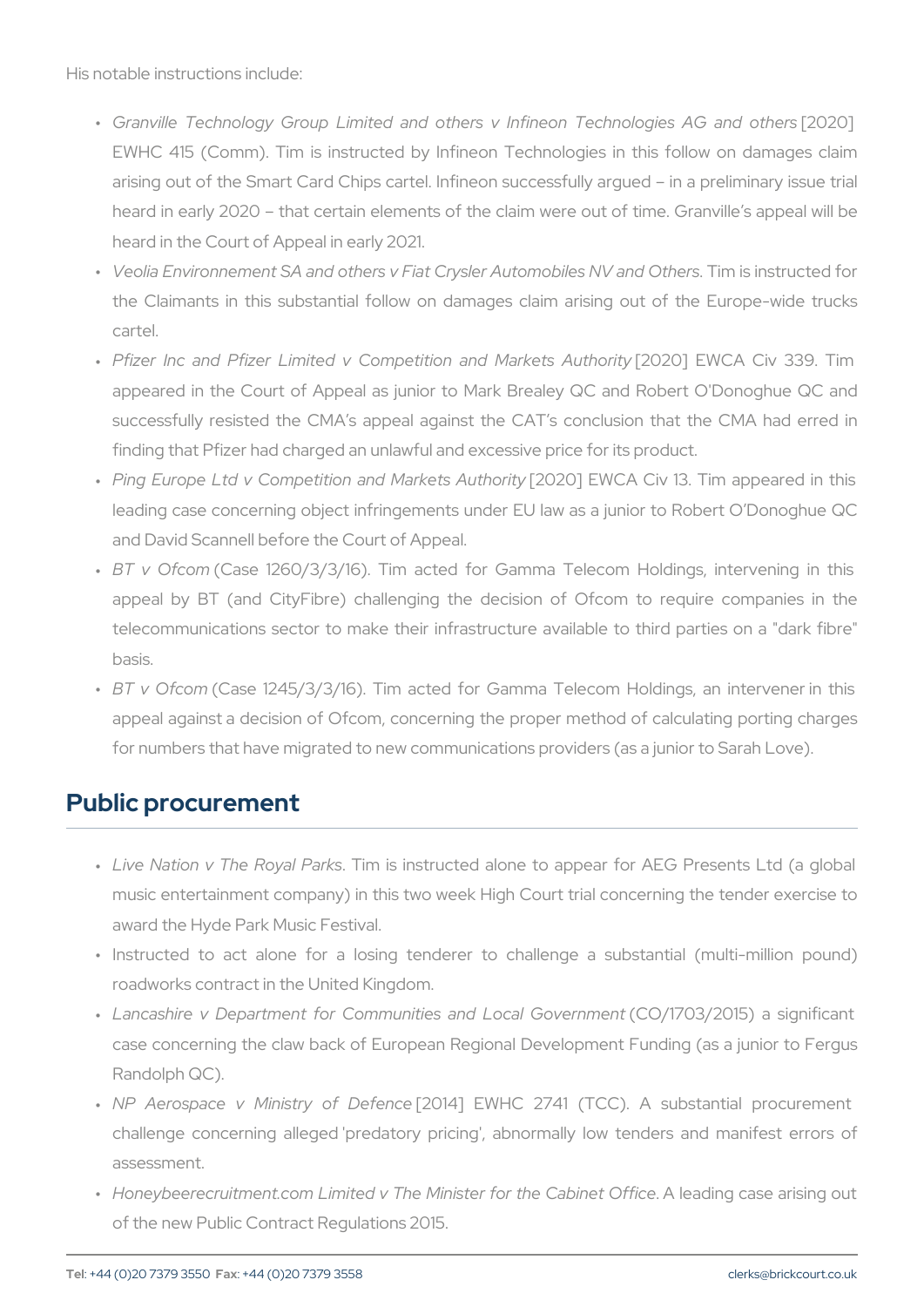" Fujitsu v (DHNCL-A13-CO553). A very substantial public procuremen purported failure to retender a publicly procured contract.

# State aid

- " Currently instructed in three separate cases before the Europea Case T-101/18 Austria; CaseCommicsts/ib& Grange Backup ; Power Case T-363/19 United Kingdom v Commission .
- " Instructed by a Government Agency to advise on the State aid decision quashing the Commission s approval of a domestic Richard Gordon QC).
- " Instructed to advise a private party seeking to challenge the o auction on State aid grounds (as a junior to Richard Gordon QC).
- " Instructed alone by a Government Agency to advise on the State Government initiative to reduce pollution.
- " Advised and assisted with investigation into the lease of a Premie

# Commercial

Tim has a busy commercial litigation and advisory practice.

He is currently instructed to act alone for two different local disputes with a value of several million pounds.

He has previously advised on a multi-billion pound dispute arising junior to Mark Howard QC), appeared in an arbitration concerning the Middle East (led by Tim Lord QC), as well as acting for a Gov contract dispute (unled).

His notable instructions include:

Commercial litigation:

- " Instructed to act for a local authority in a £4 million dispute conce
- " Instructed to advise a local authority in a complex dispute redevelopment, section 106 funding linked to planning permission conflicting jurisdiction clauses.
- " Instructed as a junior to Mark Howard QC in a dispute concern transaction.
- " Instructed as a junior to David Scannell to advise on a complex m for the UK Government.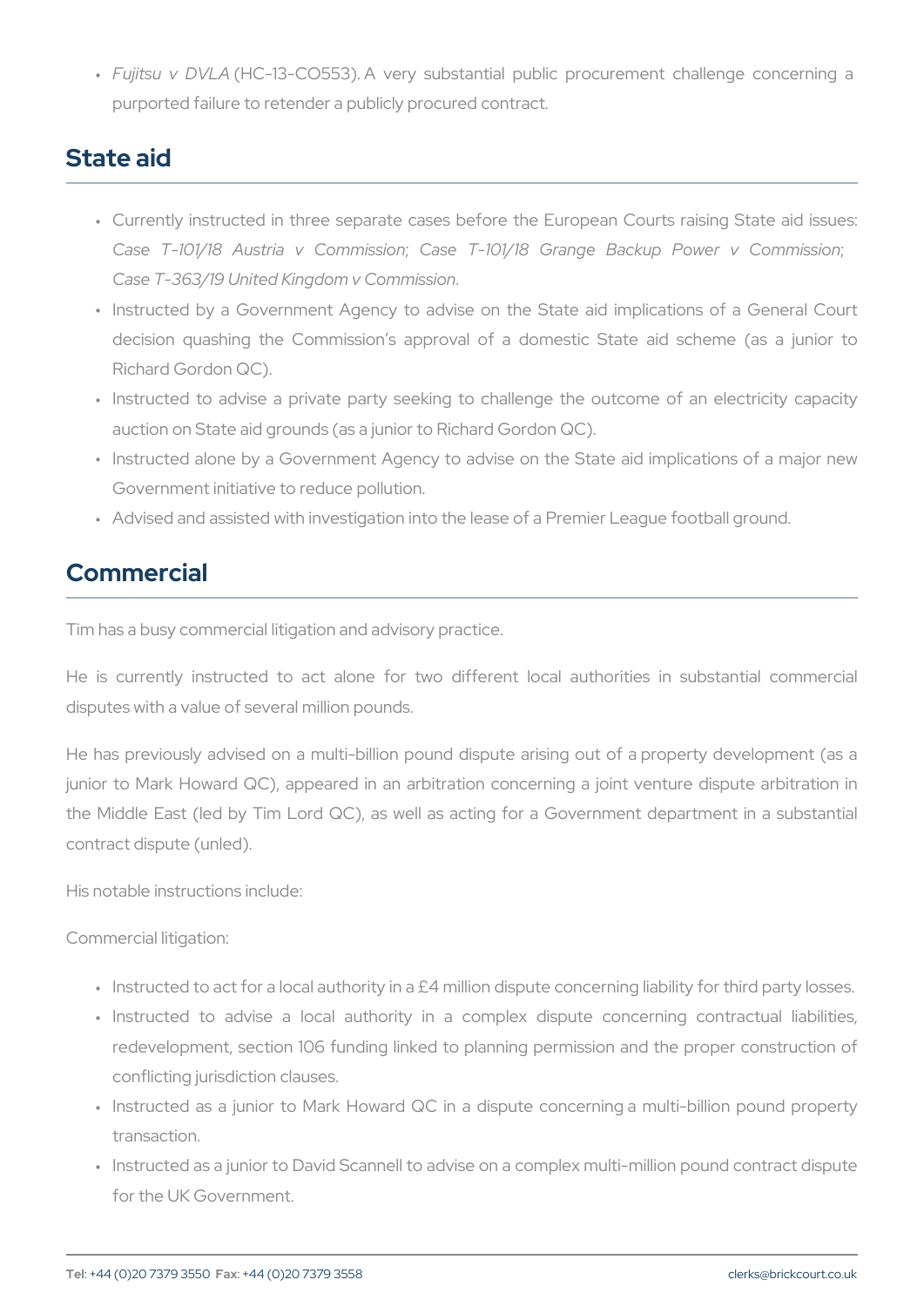- " R (Hemming and others) v Westm[2.0]s156e]r UCKiSyC C2c5.undTillm appeared Supreme Court in this important case concerning the right to resti
- " Instructed as a junior to Tim Lord QC in a substantial LCIA arbit dispute in the Middle East.
- " Song Mao and others v Tate and Lylę́Claidmos 2000e\$ bloodio t4h5e1r)s. Inst junior to Richard Lord QC and Samantha Knights in a cor Cambodian villagers to recover the value of sugar grown on the been forcibly and unlawfully removed. The Defendants took delive rise to claims in unjust enrichment and conversion.
- " RC Cayman Holdings Ltd (vCaMui**se**la Neb Roy8am f 2012), a substantial before the Grand Court of the Cayman Islands, as a junior to Charl

Jurisdiction/Conflict of Laws:

- " Triangle Management Servi¢**6ase InodiaH Q 6 \$ K** O 4625). Appeared al Court, on behalf of the Indian Government, to successfully challen
- " Advised alone on jurisdiction in an international cotton arbitration

# Arbitration

- " Instructed to act for a major UK entity in an LCIA arbitration r rectification and jurisdiction.
- " Vitol S.A. v Bhatia In¢**eligati©oait Lot** Bombay, Notice no. 618 of expert opinion, alone, on the prospects of successfully challen England.
- " Appeared at a GAFTA arbitration concerning a \$2.5 million contr futures contract (as junior to Richard Lord QC).

## Shipping and commodities

- " Ocean Empress Marine Inc v Bhushan P2Ow & r Faorlido SNtoel 1 Dilmited str in a High Court shipping and insurance claim concerning a general
- " Instructed to advise alone in a matter concerning a shipment of da
- " Instructed to advise alone in a shipping agency case.
- " Advised in a major shipping case valued at over £100 million (as a

#### Insurance and reinsurance

" Advised in a complex insurance matter arising out of the missel (as junior to Tom Adam QC).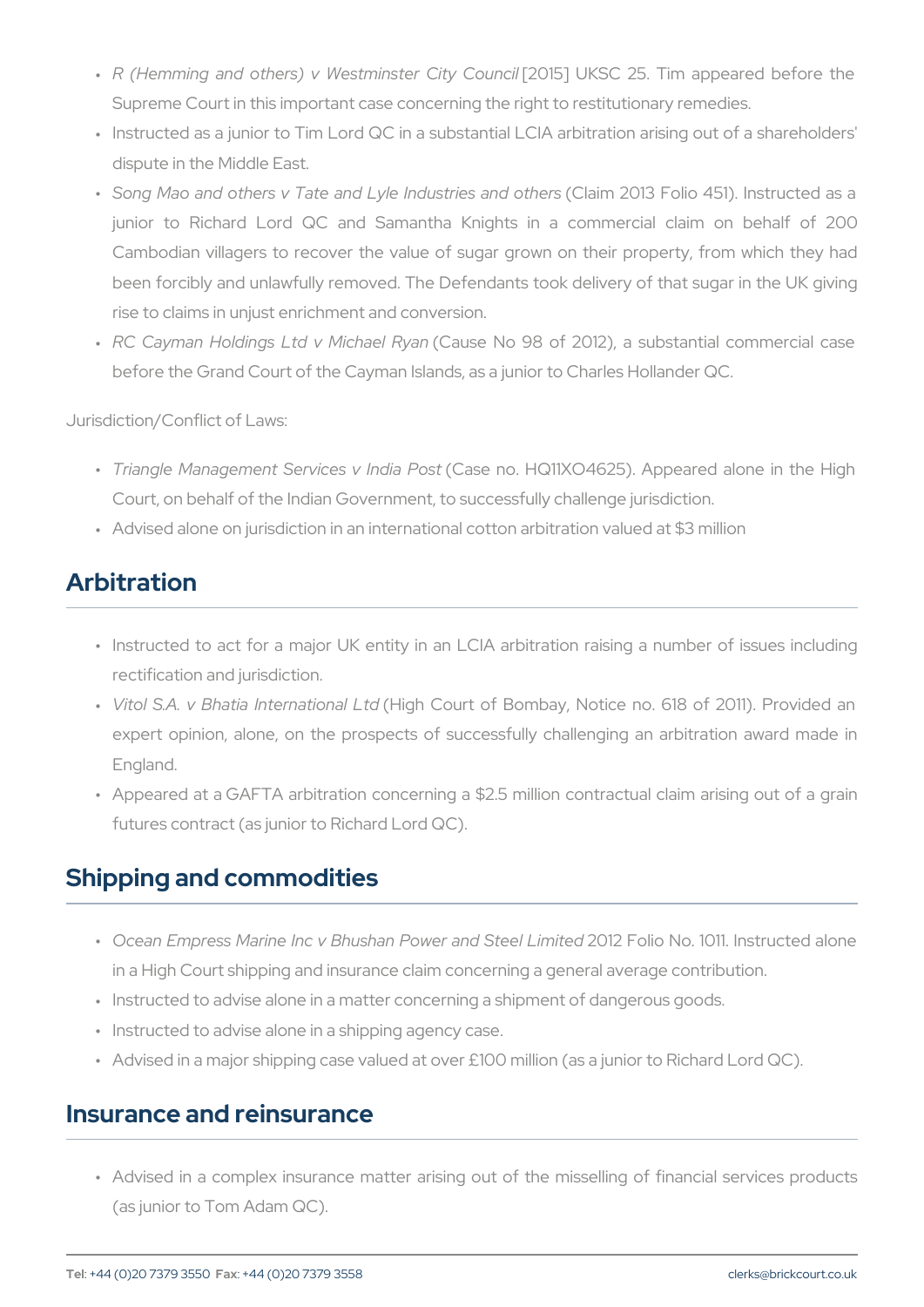- "Instructed alone to advise and draft submissions for the Fi financial services mis-selling case valued at over £100,000.
- " Instructed alone to challenge an insurer's refusal to accept damage claim.

## Qualifications

2011-2012: Pupillage Brick Court Chambers.

2010-2011: Bar Professional Training Course (Outstanding).

2009-2010: Graduate Diploma in Law (Distinction).

2003-2007: DPhil Modern History, Keble College, Oxford.

2002-2003: MSt Historical Research, Keble College, Oxford (Distinction).

1998-2001: BA Hons. Modern History, Keble College, Oxford (Double F Scholarships and Prizes:

2010-2011: Denning Prize, Lincoln's Inn.

2009-2010: Lord Bowen Scholarship, Lincoln's Inn.

1999-2006: Undergraduate and Graduate Scholar, Keble College, Oxfo

# Select publications

'Notes From a Small Island: Natural Justice and the Institutional Authorities and Appellate Courts', in Competition Policy Inte O'Donoghue).

'The Snowden "Revelations": Is GCHQ breaking the law?', in, Europe (2) (with Jemima Stratford QC).

Two chapters in K. Bacon, European Union law of State Aid (2019, OU

Contributing author to the forthcoming edition of M. Brealey ed., Com Procedure.

Before coming to the Bar, Tim was a fellow in Modern European Histor is the author of Being Soviet: Identity, Rumour and Everyday Life Ur by the Financial Times as one of their non-fiction books of the year in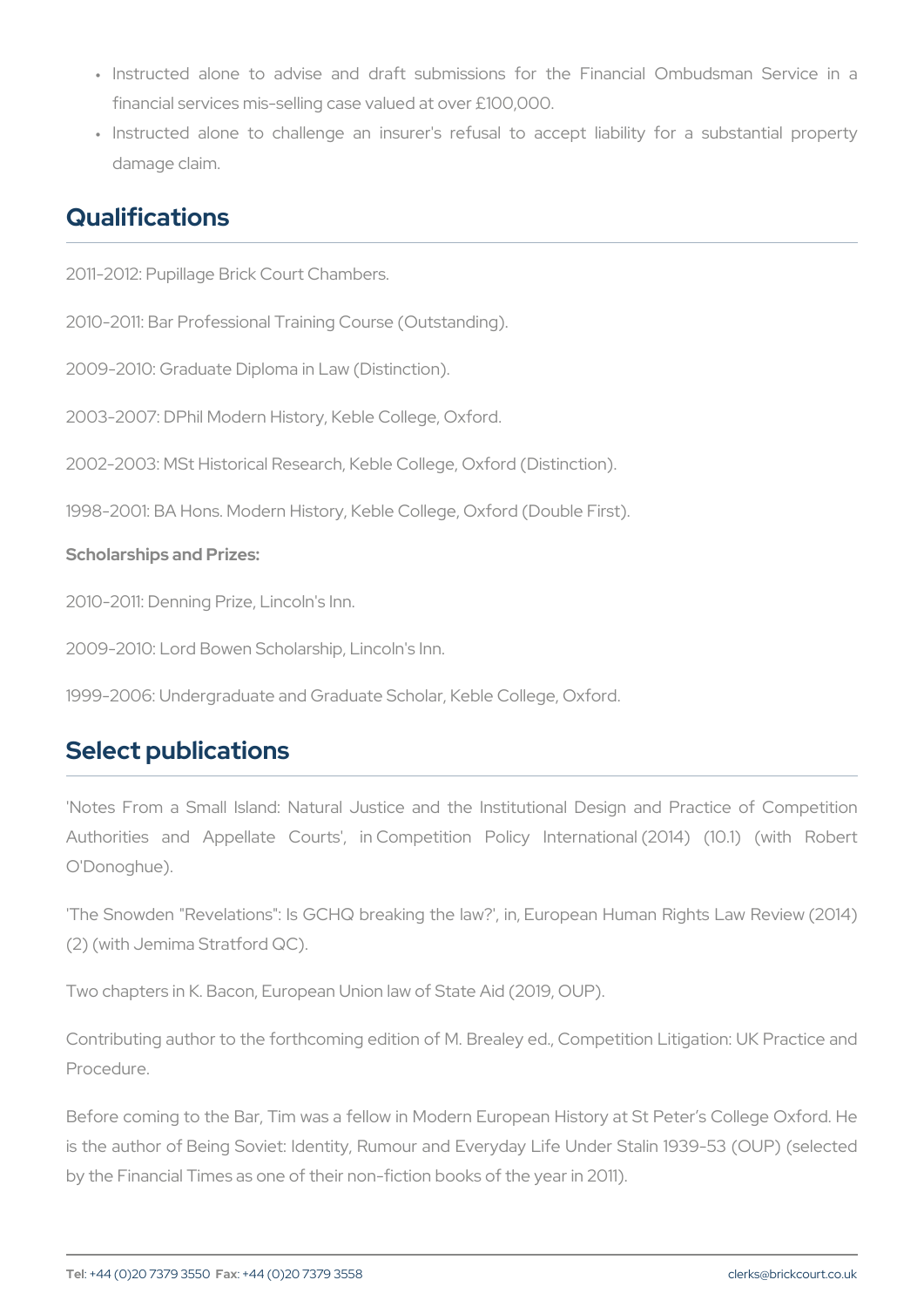# Directory quotes

"He is enthusiastic, full of ideas and someone who thinks carefully articulate and compelling speaker." "He was a pleasure to work with and to provide helpful advice." "His drafting is exceptional and he produces powerful, persuasive documents." (Chambers & Partners 2022)

"Tim is very insightful and knowledgeable, and the client was pl advice." (Chambers & Partners 2022)

"He has a great reputation in the public law field." (Chambers & Partn

"An obvious leader in the public law field, Tim is clever and able to go to junior in this field." (Legal 500 2022)

"An excellent communicator and advocate. Tim has an engaging and turn of phrase." (Legal 500 2022)

"Tim is an out-of-the-box thinker, dependable and experienced in EU to both his instructors and our clients his advice and delivery are al

"He is extremely hard-working, his drafting is excellent and his adv grips with cases and complex matters incredibly quickly." (Chambers 8

"He is extremely bright, picks things up very quickly, and produces v (Chambers & Partners 2021)

"Extremely bright, and also really good at saying exactly the righ excellent judgement and is very likeable and easy to get along with."

"His burgeoning parallel public law practice is a tremendous asset in

"Tim has a wealth of experience in EU law as it applies to publ difficult concepts in plain English. Tim is also an out-of-the-box t superbly to both his instructors and our clients." (Legal 500 2021)

"An out-of-the-box thinker, dependable and experienced in public p superbly." (Legal 500 2021)

"An inventive and confident litigator, who retains a calm head and difficult circumstances." (Legal 500 2021)

"Sought-after junior with broad expertise across areas including h